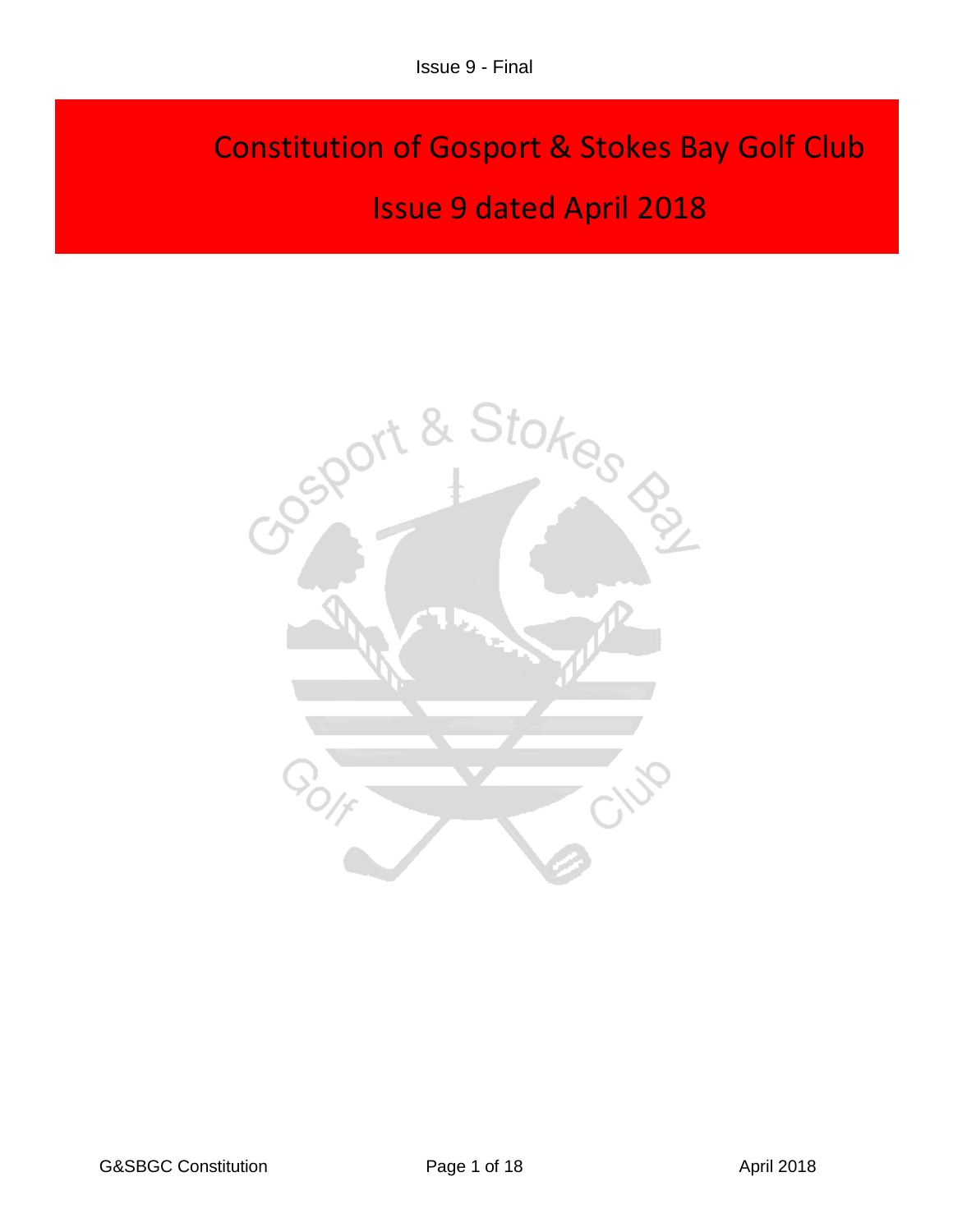| <b>Item</b><br><b>No</b> | <b>Contents Title</b>                                                  | Page<br>No     |
|--------------------------|------------------------------------------------------------------------|----------------|
| 1.                       | <b>Club Name</b>                                                       | 5              |
| 2.                       | Objects                                                                | 5              |
| 3.                       | <b>Club President</b>                                                  | 5              |
| 4.                       | Club Captain                                                           | 6              |
| 5.                       | Officers of the Club                                                   | 6              |
| 6.                       | <b>Club Committee</b>                                                  | 6              |
| 7.                       | Nomination and Election of Club Committee Members                      | $\overline{7}$ |
| 8.                       | Club Membership                                                        | 8              |
| 9.                       | Subscriptions                                                          | 9              |
| 10.                      | Joining the Club                                                       | 10             |
| 11.                      | Men's Section                                                          | 11             |
| 12.                      | <b>Ladies Section</b>                                                  | 11             |
| 13.                      | <b>Seniors Section</b>                                                 | 11             |
| 14.                      | <b>Juniors Section</b>                                                 | 12             |
| 15.                      | <b>Club Welfare Officer</b>                                            | 12             |
| 16.                      | Clubs Annual General Meeting (AGM)/Extraordinary General Meeting (EGM) | 12             |
| 17.                      | <b>Right to Vote</b>                                                   | 13             |
| 18.                      | <b>Club Finances</b>                                                   | 13             |
| 19.                      | <b>Auditing of Accounts</b>                                            | 13             |
| 20.                      | <b>Legal Advice</b>                                                    | 14             |
| 21.                      | <b>Data Protection</b>                                                 | 14             |
| 22.                      | <b>Disciplinary Measures</b>                                           | 14             |
| 23.                      | Liability for Damage                                                   | 15             |
| 24.                      | Resignation/Suspension                                                 | 15             |
| 25.                      | Complaints                                                             | 15             |
| 26.                      | <b>Consumption of Alcohol</b>                                          | 16             |
| 27.                      | <b>Managing Trustees</b>                                               | 16             |
| 28.                      | <b>Holding Trustees</b>                                                | 17             |
| 29.                      | Dress Code                                                             | 17             |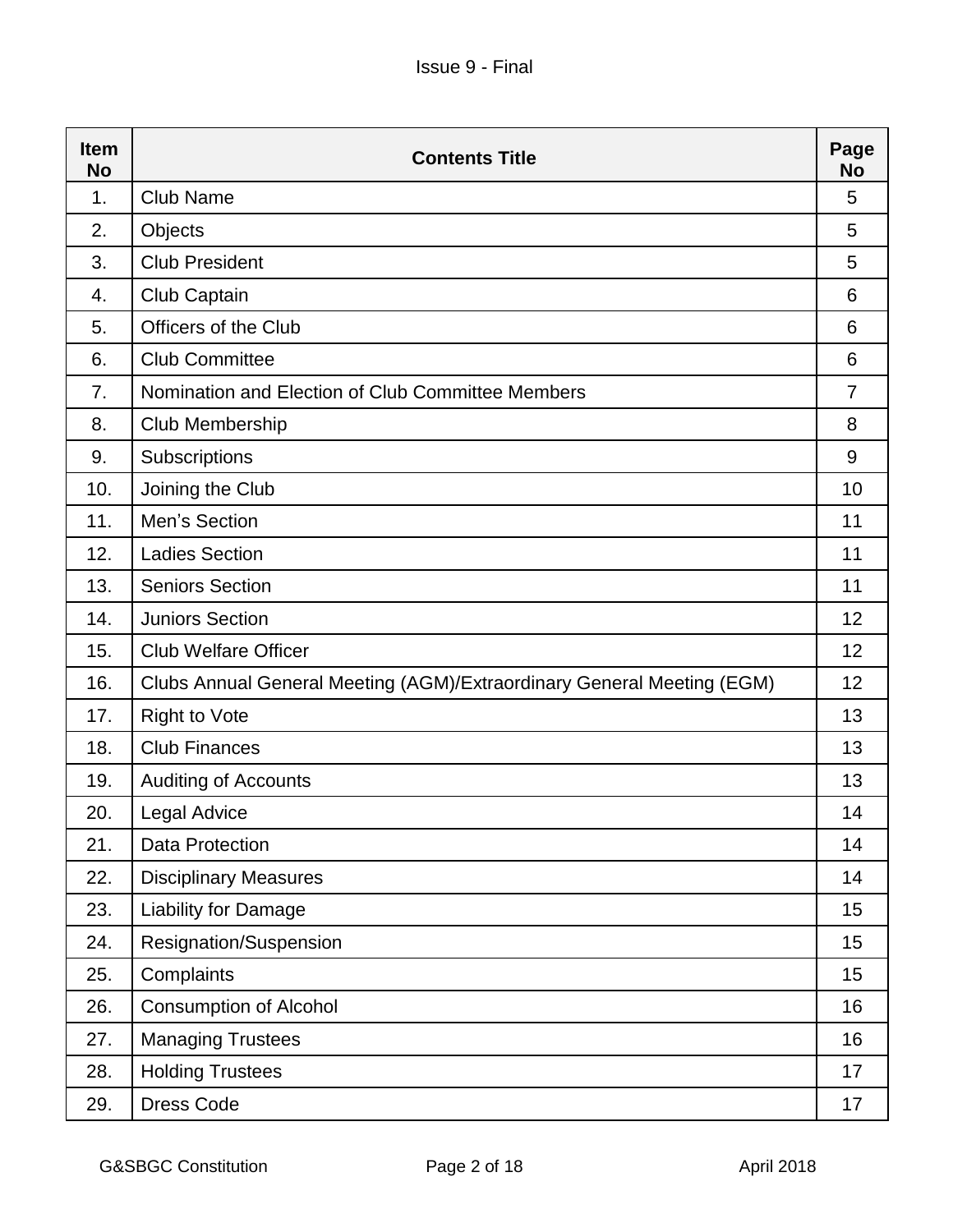## Issue 9 - Final

## **Constitution Change Sheet**

**Change 1** – Issue 2 dated May 2013:

Gosport & Stokes Bay Golf Club Constitution Issue 2 generated to incorporate the following resolutions agreed at the Clubs 2013 AGM:

Resolution 1, paragraph 2 – Declare non-profit making status of the Club.

Resolution 2, various paragraphs - Equality Act Legislation.

Resolution 4, paragraph 8.2.3 – Add Student/Apprenticeship membership.

Resolution 5, paragraph 8.3.2 - Clarify Student/Apprentice membership.

Resolution 6, paragraph 8.2.7 - Clarify Joint Membership qualifications.

Resolution 7, paragraph 6.1 – The Lady Vice Captain to become a non voting member of the Club Committee in place of the Ladies Honorary Secretary.

#### **Change 2** – Issue 3 dated March 2015:

Incorporate resolution agreed at the Clubs 2014 AGM, paragraph 8.2.3 change Student/Apprentice Membership to Colt Membership for persons aged between 18 to 21 on 31<sup>st</sup> March. Add Colt Membership for 22 to 25 year old on 31<sup>st</sup> March. Remove paragraph 8.3.3.

**Change 3** – Issue 4 dated October 2015:

Incorporate resolutions agreed at the Clubs 2015 AGM and EGM held in June 2015 (regarding dress code):

Resolution 1, paragraphs 6.4 and 7.6, add details regarding vacant committee posts. Resolution 2, paragraphs 6.1 and 7.2 – remove Handicap Secretary.

Resolution 5, add paragraph 8.2.9 Corporate membership, Social membership now 8.2.10. Resolution 6, note at the end of paragraph 9.7 removed and replaced with paragraph 9.8 regarding Affiliation fees.

**Change 4** – Issue 5 dated March 2016:

Incorporate five resolutions agreed at the Clubs 2016 AGM held March 2016. Resolution 1: Add new paragraph to Section 8 Club Membership – Armed Forces Membership.

Resolution 2: Add new Section – 14 Junior Section (sections 15-27 to be renumbered). Resolution 3: Add new Section 15 Club Welfare Officer.

Resolution 4: Delete paragraph 8.3 Dispensation for Junior Members including 8.3.1 and 8.3.2.). Add to paragraph 8.2.5 '- for persons under the age of 18 on 31<sup>st</sup> March.

Resolution 5: Amend Section 10 Joining the Club, paragraph 10.2 to the following: 10.2 The completed form should be returned to the Club Secretary. An acknowledgement letter will be sent to the prospective new member. (previously referred to displaying the form on the notice board for 7 days, this is a breach of the Data Protection Act).

## **Change 5** – Issue 6 dated March 2017:

Incorporate resolution agreed at the Clubs EGM held on 18 January 2017.

Add the following to Section 7.2 after Club Captain: (who will automatically assume the role of Club Captain, provided they have completed their term as Club Vice Captain).

#### **Change 6** – Issue 7 dated June 2017:

Incorporate resolution agreed at the Clubs EGM held on 05 June 2017.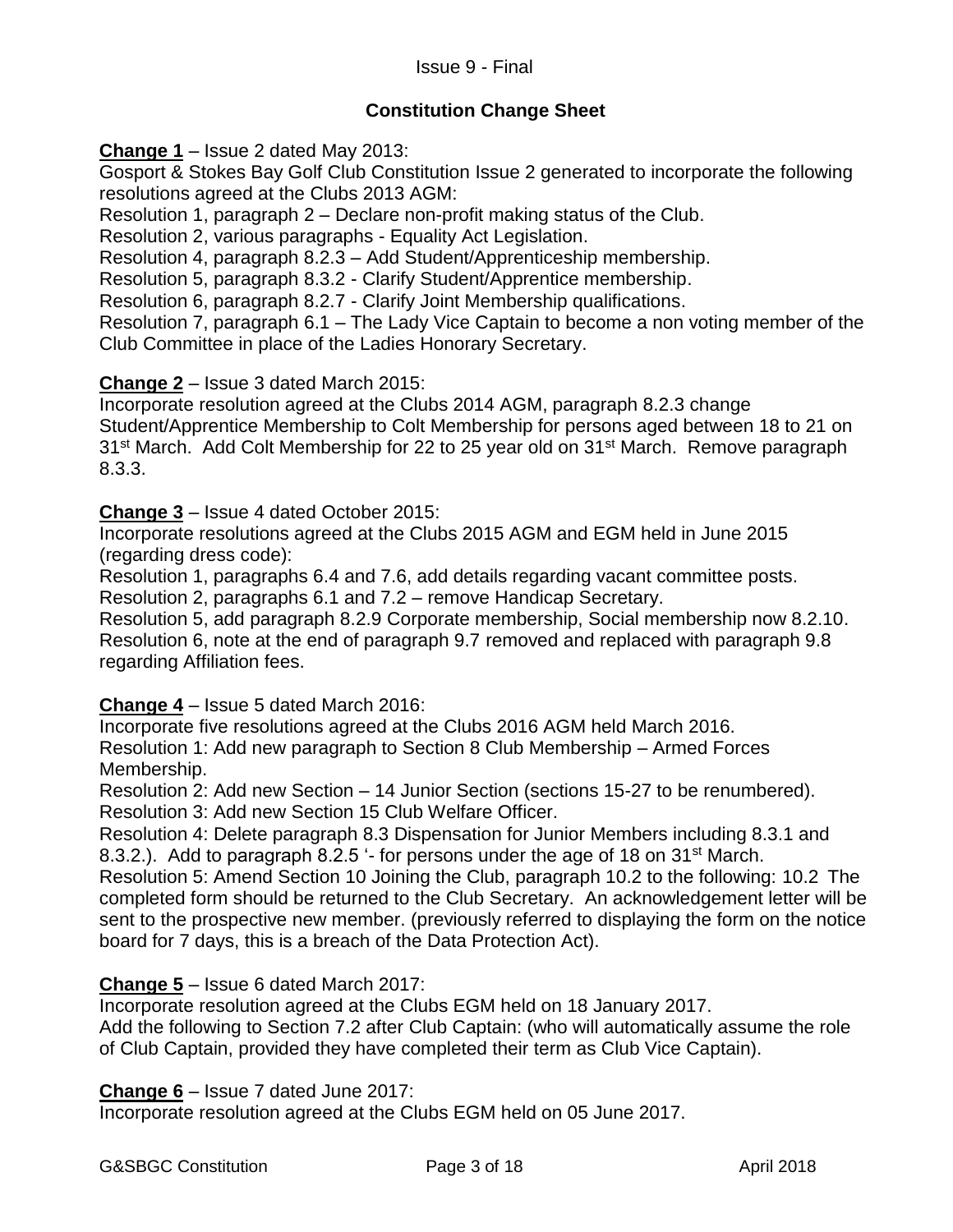Add the following paragraph to Section 18. Club Finances:

18.4 The committee has the approval of the members to agree and finance any capital project up to the value of £25,000, to allow the continual running and improvements of the course and clubhouse. Any capital expenditure project over this amount will require an AGM or EGM for the members' approval.

#### **Change 7** – Issue 8 dated December 2017:

Incorporate resolutions agreed at the Clubs EGM held on 19 December 2017. Reference letter dated 27 October 2017 from HM Revenue & Customs regarding our application to join the Community Amateur Sports Club (CASC) scheme.

Resolution 1: clause 2.2 amended.

Resolution 2: clause 8.1 amended.

Resolution 3: clause 8.2.11 Armed Forces Membership removed.

Resolution 4: clause 8.5 added.

Resolution 5: clause 9.2 Club Captain subscription holiday removed.

Resolution 6: Section 10 amended.

Resolution 7: clause 18.3 added.

**Change 8** – Issue 9 dated April 2018:

Incorporate resolutions agreed at the Clubs AGM held on 21 March 2018.

Resolution 1: clauses 8.2.3 and 8.2.4 ages amended. Added clause 8.2.5, renumbered clauses  $8.2.5 - 8.2.10$  to  $8.2.6 - 8.2.11$ .

Note: Resolution 2: (reduced rate for age 80+) no changes required as covered in 8.2.1 Full Membership under 'Concessionary'.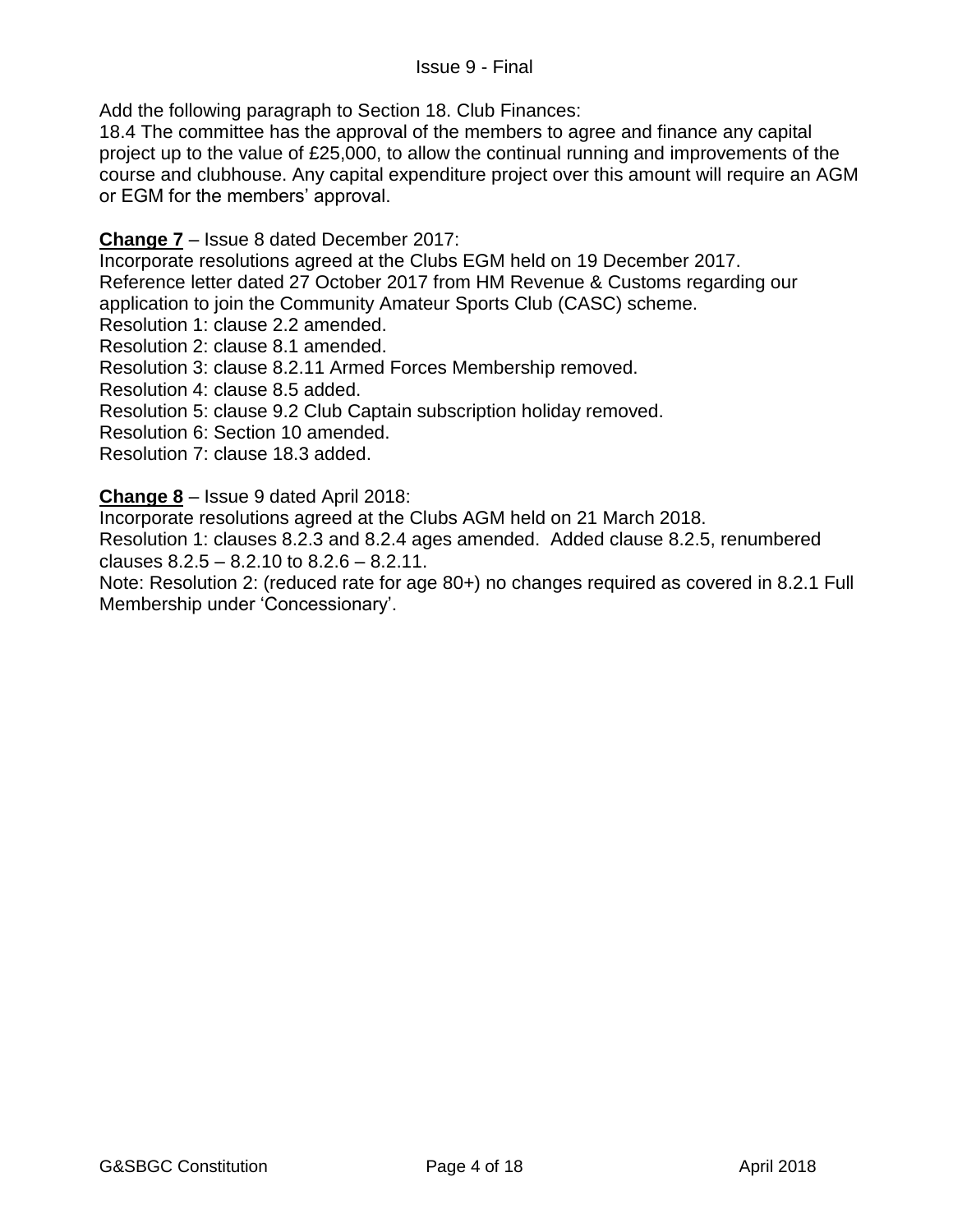# **1. Club Name**

The Club shall be called Gosport & Stokes Bay Golf Club **(G&SBGC)**.

## **2. Objects**

The Objects of the Club are as follows:

2.1 The Club is a non profit making organisation and upon dissolution any remaining assets belonging to the Club will be donated to charity.

2.2 The main purpose of the club are to provide facilities for and to promote participation in the amateur sport of Golf in Gosport and Stokes Bay and the surrounding area.

2.3 To provide members with all the privileges of a private members Golf Club.

2.4 To ensure that every courtesy is extended to guests, societies and visitors to the Club.

2.5 To promote the game of golf and to forward the interests and reputation of the Club.

2.6 To abide by the Rules of Golf as set down by the R&A.

2.7 To manage Handicaps in line with the CONGU Unified Handicap System.

2.8 To uphold all forms of golfing etiquette and all rules of the Club.

2.9 To provide local rules for the playing of golf at the Club and promote compliance with the rules of amateur status as approved by the R&A.

#### **3. Club President**

3.1 The Club President, who is a titular Head of the Club, is an honorary title. The Club President will be proposed by the Officers of the Club in conjunction with not less than 3 Past Captains and presented at an Annual General Meeting (AGM) or Extraordinary General Meeting (EGM) for election.

3.2 The holder shall be supported by a Vice President, proposed by and elected at an AGM/EGM. Both titles shall be bestowed on voting or Honorary members who shall retain their titles until resignation or removal from office at an AGM/EGM.

3.3 Should the Club President be unable to fulfil their duties or responsibilities to the Club, the Vice President will automatically assume the role.

3.4 Should both Club President and Vice President be unable to fulfil their respective duties, the Officers of the Club in conjunction with not less than 3 Past Captains will appoint (subject to acceptance by the individuals) a temporary Club President and temporary Vice President who will be offered for election at the following AGM/EGM.

3.5 For both Club President and Vice President all Members (18 years and above), except for Social and temporary Members, shall be eligible for this role.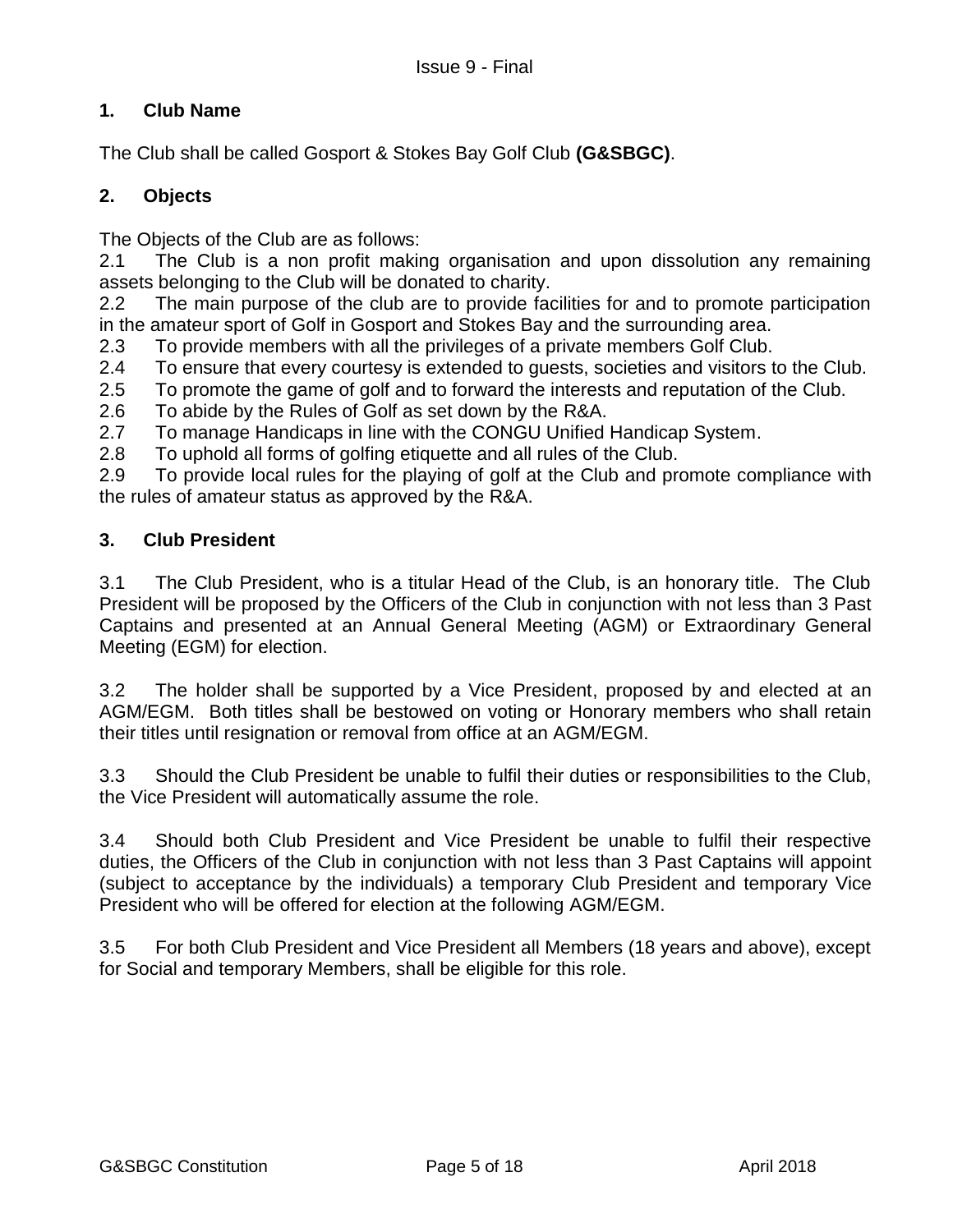# **4. Club Captain**

The Club Captain is the Head of the Golf Club and Chairman of the Club Committee which oversees the affairs of the Club. All Members (18 years and above), except for Social, Honorary and temporary Members, shall be eligible for this role. The Club Captain will fulfil a managerial role to ensure the objects of the Club are met.

#### **5. Officers of the Club**

5.1 The Officers of the Club shall be the Club Captain, Club Vice Captain, Immediate Past Club Captain, Club Treasurer and Club Manager/Secretary (non-voting). This group will be responsible for the overall managerial control of the Club activities and as such will form the Management Committee.

5.2 The Officers of the Club shall meet to discuss and resolve emergency problems within the Club which occur from time to time, or convene a Committee meeting for said purpose. These problems and associated discussions and decisions are to be minuted and presented to the next Committee Meeting.

#### **6. Club Committee**

6.1 The affairs of the Club, including catering arrangements and the purchase and sale of intoxicating liquor, shall be wholly managed by the Club Committee.

The Club Committee shall consist of the Officers of the Club; Chairman of the Greens; Social Secretary; and Juniors Secretary, all of whom shall be elected from those on the nomination list, at the Club's Annual General Meeting (AGM). The Club committee shall also include the Men's Captain, Lady Captain and the Seniors Captain who having been elected at their respective Section AGMs, will be presented to the Club Members at the Club's AGM held on 3<sup>rd</sup> Wednesday of March each year.

The Club Manager/Secretary, Men's Vice Captain, Lady Vice Captain, and Seniors Secretary are non-voting Club Committee Members who are not subject to election by all Club Members at the Club's AGM.

6.2 No individual may hold **more than** 2 posts on the Club Committee contemporaneously.

6.3 The nominated Club Captain and Club Vice Captain should preferably have G&SBGC Committee experience.

6.4 In the event that the AGM is unable to fill all the elected posts on the Club Committee, or the club committee post becomes vacant during the club year due to resignation or otherwise, the task of filling such posts is delegated to the remaining members of the Club Committee who shall have the power to fill such vacancies until the next AGM. A valid quorum of the club committee is required to carry out this function.

6.5 The Club Committee has the right to invite any number of individuals to advise the Club Committee where their knowledge and experience/expertise can be used for specific issues. Such individuals shall have no voting rights on the Club Committee. The duration of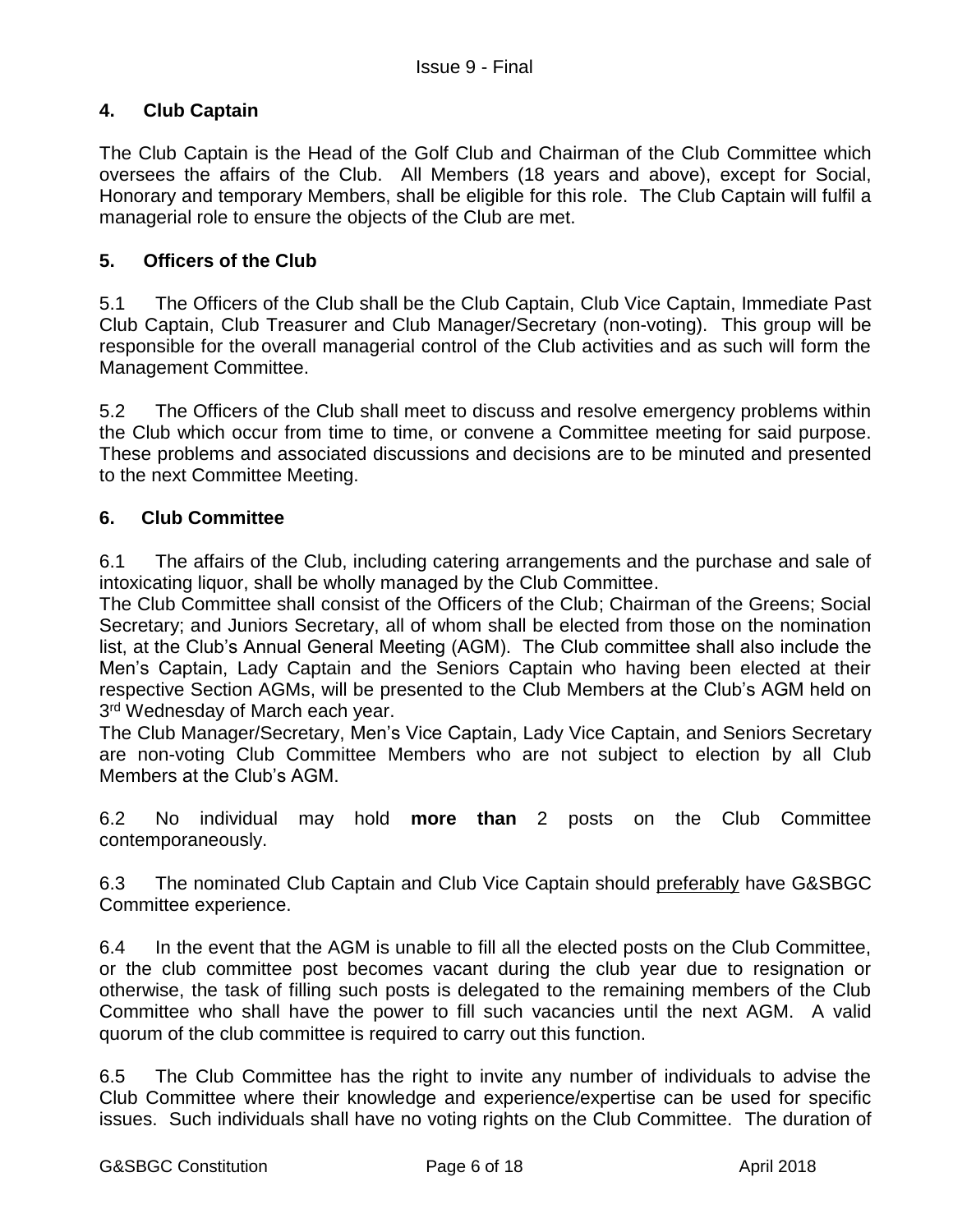such appointments will be for the remainder of the Club year or a lesser period if so stated.

6.6 If a Member is seconded onto the Club Committee into a Club Committee position that has become vacant and already has a vote then that Member shall be allowed to vote.

6.7 The Club Committee may appoint sub-committees, each with their respective chairman, who must be a full Club Committee Member, and appropriate terms of reference as laid down from time to time by the Club Committee.

6.8 All sub-committees must periodically report their progress to the Club Committee and must conduct their business in accordance with their directions.

6.9 All Club Committee members shall be elected from the playing membership (18 years and over), excluding Honorary and temporary members, and shall serve until the next AGM or until they resign.

6.10 The Immediate Past Club Captain may not offer themselves for election to the Club Captain or Club Vice Captain position for a period of 3 years after serving as Immediate Past Club Captain but may offer to be elected to any other position on the Club Committee.

6.11 The Club Vice Captain, or in their absence, another Officer of the Club so nominated by the Club Captain to deputise in periods of absence of the Club Captain may at any time at their discretion call a meeting of the Club Committee.

6.12 A valid quorum for a Club Committee meeting must include the Club Captain or Club Vice Captain or nominated Officer of the Club as per paragraph 6.11 and comprise a minimum of 5 Club Committee members.

6.13 Decisions of the Club Committee are by simple majority vote. In the case of voting being equal the Chairman has the casting vote.

6.14 The Club Committee shall meet monthly, at least 10 times per year.

6.15 The Club Committee shall formulate, discuss and update the Gosport & Stokes Bay Golf Club Rules. The Club Constitution can only be updated at an AGM/EGM.

6.16 Full and accurate minutes will be produced as a record of each AGM/EGM, Committee/Sub Committee meeting (with actions recorded), published within two weeks and posted on the main Club notice board and the Club's Website.

## **7. Nomination and Election of Club Committee Members**

7.1 Nominations for positions on the Club Committee shall be made on the nomination sheet which shall be posted on the main notice board at least 21 days prior to the date of the Club AGM. No nominations will be entertained unless via the nomination sheet.

7.2 Positions available for Election include Club Captain (who will automatically assume the role of Club Captain, provided they have completed their term as Club Vice Captain),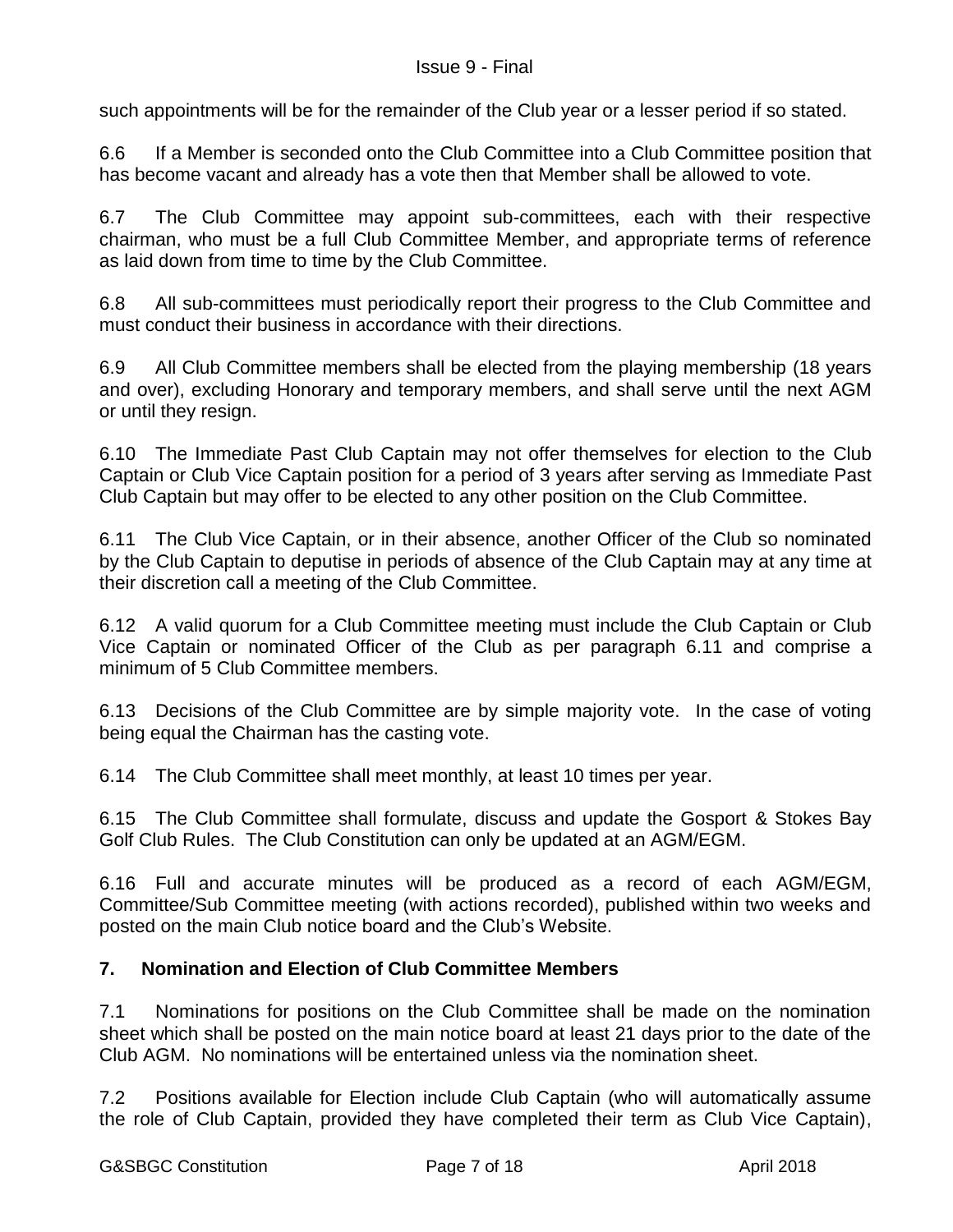Club Vice Captain; Club Treasurer, Chairman of the Greens; Social Secretary and Juniors Secretary. The Men's Captain, Lady Captain and Seniors Captain are elected at their respective Section AGMs and presented at the Club's AGM.

7.3 Nominations will cease 10 days prior to the Club AGM when the nomination sheet will be removed.

7.4 Nominees must be playing members (18 years and over, excluding Honorary and temporary members) and be proposed and seconded by separate members also from the playing membership (18 years and over and excluding Honorary and temporary members).

7.5 Where more than one candidate is nominated for a position on the Club Committee, each nominee is required to submit a brief resume in respect of and in support of their suitability for the position applied for and presented at the Club AGM.

7.6 Election of candidates onto the Club Committee will be at the AGM and will be by a ballot from all attending members entitled to vote as verified by the list of Club Members. The counting of votes is to be witnessed and verified by two voting members of the Club selected at the Club AGM by the Chairman. See paragraph 6.4 to cover vacancies that occur during the club year.

7.7 A simple majority is sufficient to carry a vote. In the event of a tie for any position, a re-vote will take place.

# **8. Club Membership**

8.1 Membership of the club shall be open to anyone interested in the sport on application, regardless of sex, age, disability, ethnicity, nationality, sexual orientation, religion or other beliefs, except as a necessary consequence of the requirements of Golf. The club may have different classes of membership and subscription on a non-discriminatory and fair basis. The club will keep subscriptions at levels that will not pose a significant obstacle to people participating. The club committee may refuse membership, or remove it, only for good cause such as conduct or character likely to bring the sport into disrepute. Appeal against refusal or removal may be made to the members.

8.2 Categories of Membership are:

- 8.2.1 Full Membership. (Men, Ladies, Concessionary)
- (7 day playing rights)

8.2.2 Five Day Membership. (Men, Ladies, Concessionary)

(5 day playing rights from Monday to Friday. May play at weekends subject to course availability and payment of the appropriate green fee)

8.2.3 Colt Membership – for persons aged between 18 to 20 on  $31<sup>st</sup>$  March. (7 day playing rights subject to course availability)

8.2.4 Colt Membership – for persons aged between 21 to 23 on 31<sup>st</sup> March. (7 day playing rights subject to course availability)

8.2.5 Colt Membership – for persons aged between 24 to 25 on  $31<sup>st</sup>$  March.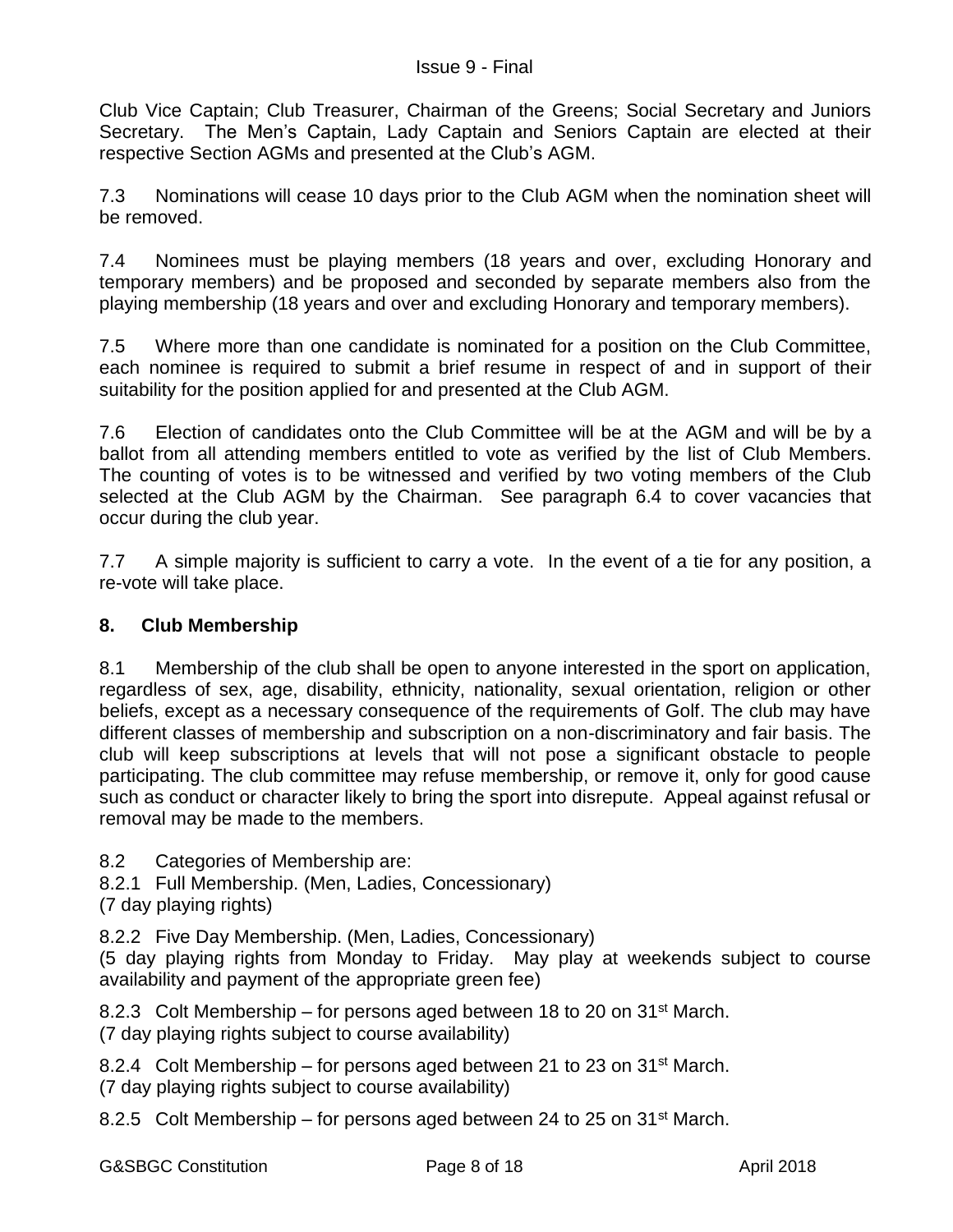(7 day playing rights subject to course availability)

8.2.6 Junior Membership – for persons under the age of 18 on  $31<sup>st</sup>$  March.

(7 day playing rights subject to course availability)

8.2.7 Honorary Membership.

(7 day playing rights subject to course availability)

8.2.8 Temporary Membership.

(7 day playing rights subject to course availability and payment of the appropriate green fee)

8.2.9 Joint Membership.

Only couples that have a legal document to prove they are together e.g. marriage certificate or a civil partnership certificate are entitled to the reduced rate of joint membership.

(Playing rights appropriate to the category of membership applicable to each of the members).

8.2.10 Corporate Membership.

(7 day playing rights subject to course availability. Not entitled to compete in club competitions and must produce formal ID from this organisation before playing the course.

8.2.11 Social Membership.

(Have no playing rights on the course)

- 8.3 Honorary Membership:
- 8.3.1 The Club at the AGM may elect Honorary Members.
- 8.3.2 A list of Honorary Members is held by the Officers of the Club.

8.4 Members Families: Admission and Use of Facilities

Partners, spouses and immediate family of playing members shall be afforded the same admission privileges as social members but without the requirement to pay an annual subscription.

8.5 Gosport and Stokes Bay Golf Club is registered as a Community Amateur Sports Club (CASC)

The Club is open to the whole community without discrimination including those on low or modest incomes, anyone able to demonstrate they cannot afford full membership will be entitled to join the Club and participate at a cost of less than £500 a year.

If you cannot afford full membership please apply in writing to the Club Secretary providing information and any supporting documents that you have that demonstrate you cannot afford to pay the full membership fee.

Each application will be considered on its merits. We may ask you for further information or supporting documents, as part of our application process.

## **9. Subscriptions**

9.1 The annual subscriptions of the Club shall be for the period 1 April to 31 March the following year. The total amount for the year is due on the  $1<sup>st</sup>$  April and whether paying by instalments or otherwise the Members are liable for the full annual amount.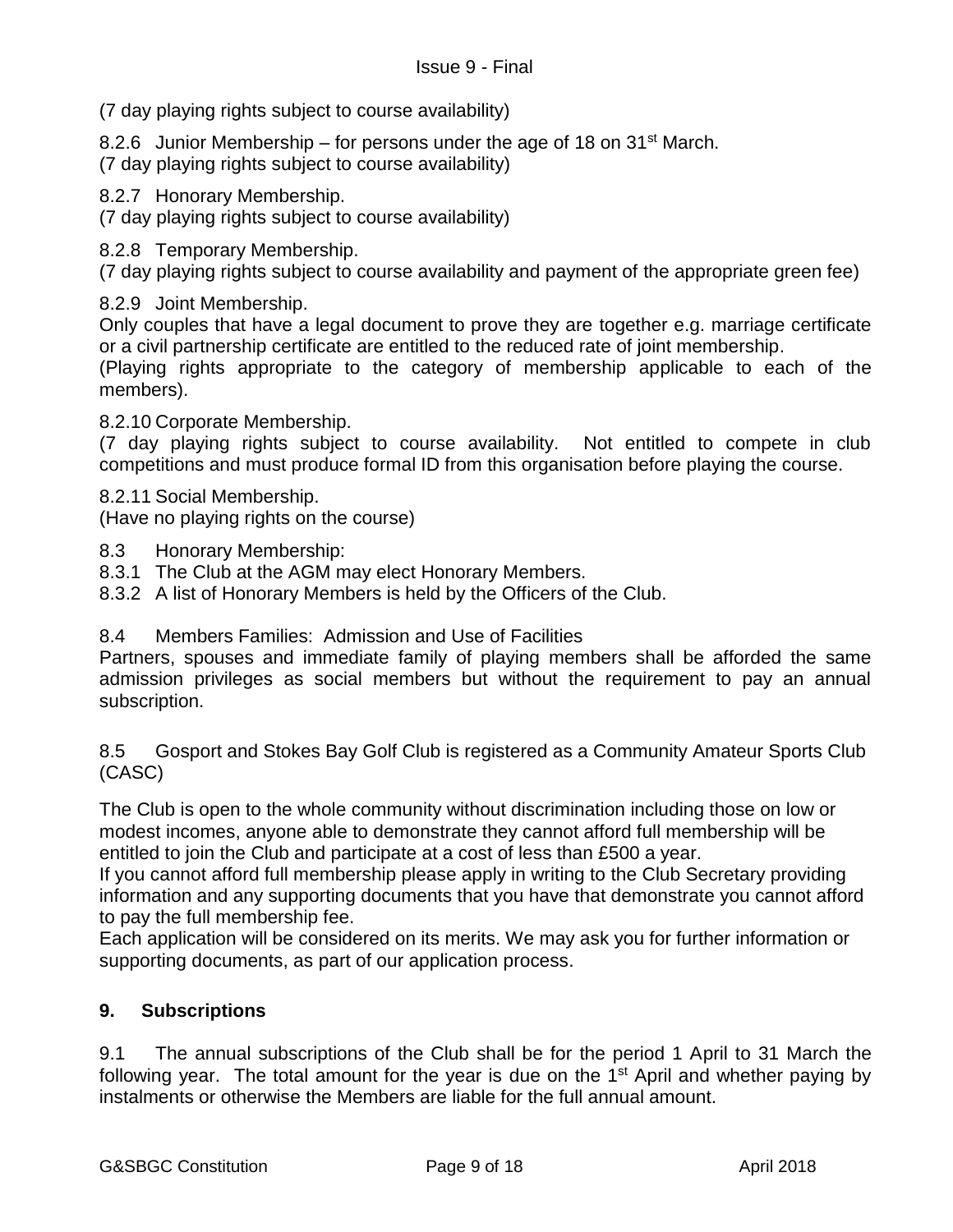9.2 Annual membership rates shall be proposed by the Club Committee and displayed on notice boards 10 days prior to the Club AGM/EGM.

9.3 The proposed rates shall be presented for agreement by members at the Club AGM/EGM. Thereafter agreed membership rates shall be displayed on Club notice boards.

9.4 Qualification for concessionary rates shall be 65 years of age for Men and Ladies except for those already in receipt of concessionary rates.

9.5 Any member who has not paid their subscription within one month of the sum becoming due shall be requested in the name of the Club Committee to do so immediately after the 30 April.

9.6 If the subscription is not paid before or on the due date, a member may approach the Club Committee to offer an explanation regarding the circumstances. The Club Committee may make a decision based on the circumstances. Otherwise a failure to pay the subscription may result in membership cancellation as decided by the Club Committee. The individual may appeal in writing against this decision. If this appeal is unsuccessful the individual will be required to re-apply for membership of the Club. The individual will not be permitted to use any Club facilities in capacity as a member but may do so in accordance with the constitution as a visitor or guest including any payment of fees associated with this category of admission to Club facilities.

9.7 The Affiliation fees to England Golf, the County Mens Union and County Ladies Association will be collected from each member as a separate fee in accordance with the rates published by the Hampshire Golf Union.

## **10. Joining the Club**

10.1 Any person wishing to join the Club must complete and sign an application for membership form (available from the Club Office, Shop, Bar and Website) wherein they agree to abide by the Constitution and Club Rules.

10.2 The completed form should be returned to the Club Secretary. A letter will be sent to the new member.

10.3 The Club Captain, relevant Section Captain and/or a nominated Officer of the Club will invite the new member to an induction meeting.

10.4 The appropriate fee must be paid either by cheque payable to Gosport & Stokes Bay Golf Club, Direct Debit or cash. Membership fee will be pro-rata for the remaining months of the subscription year on the date of joining.

10.5 On being elected to membership they shall be entitled to all Club and/or playing facilities appropriate to the category of membership.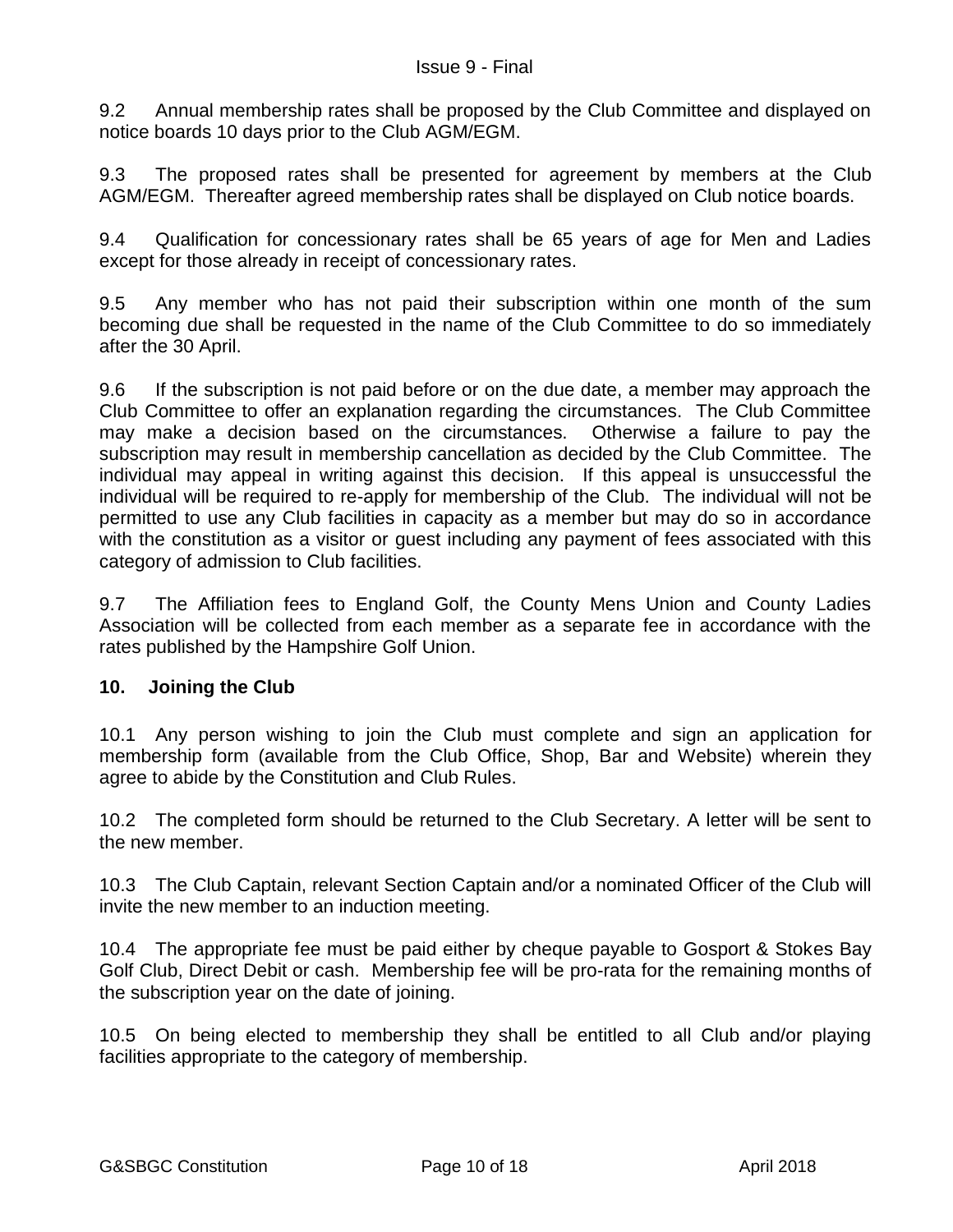#### **11. Men's Section**

11.1 The Men's Section shall have their own committee consisting of the Men's Captain, Men's Vice Captain, Men's Secretary, Men's Match Secretary and other such Members as shall be elected at a meeting of the Members to assist in the management of the Men's Section.

11.2 The AGM of the Men's Section is to be held each year and the outcome presented at the Club AGM in March.

11.3 The Men's Captain shall be a playing member of the Club and shall be a voting member of the Club Committee upon election to the post at the Men's AGM and will be presented at the next Club AGM.

11.4 The Men's Section accounts shall be audited or independently inspected and presented at the Men's Section AGM and subsequently submitted to the Club Treasurer.

11.5 The Men's Section will conduct their affairs in accordance with the Constitution and Club Rules.

#### **12. Ladies Section**

12.1 The Ladies Section shall have their own committee consisting of the Lady Captain, Lady Vice Captain, Lady Secretary and other such Lady Members as shall be elected at an AGM of the Lady Members to assist in the management of the Ladies Section.

12.2 The AGM of the Ladies Section is to be held each year and the outcome presented at the Club AGM in March.

12.3 The Lady Captain shall be a playing member of the Club and shall be a voting member of the Club Committee upon election to the post at the Ladies AGM and will be presented at the next Club AGM.

12.4 The Ladies Section accounts shall be audited or independently inspected and presented at the Ladies Section AGM and subsequently submitted to the Club Treasurer.

12.5 The Ladies Section will conduct their affairs in accordance with the Constitution and Club Rules.

#### **13. Seniors Section**

13.1 The Seniors Section shall have their own committee consisting of the Senior Captain, Senior Vice Captain, Senior Secretary and other such Senior Members as shall be elected at an AGM of the Senior Members to assist in the management of the Seniors Section.

13.2 The AGM of the Seniors Section is to be held each year and the outcome presented at the Club AGM in March.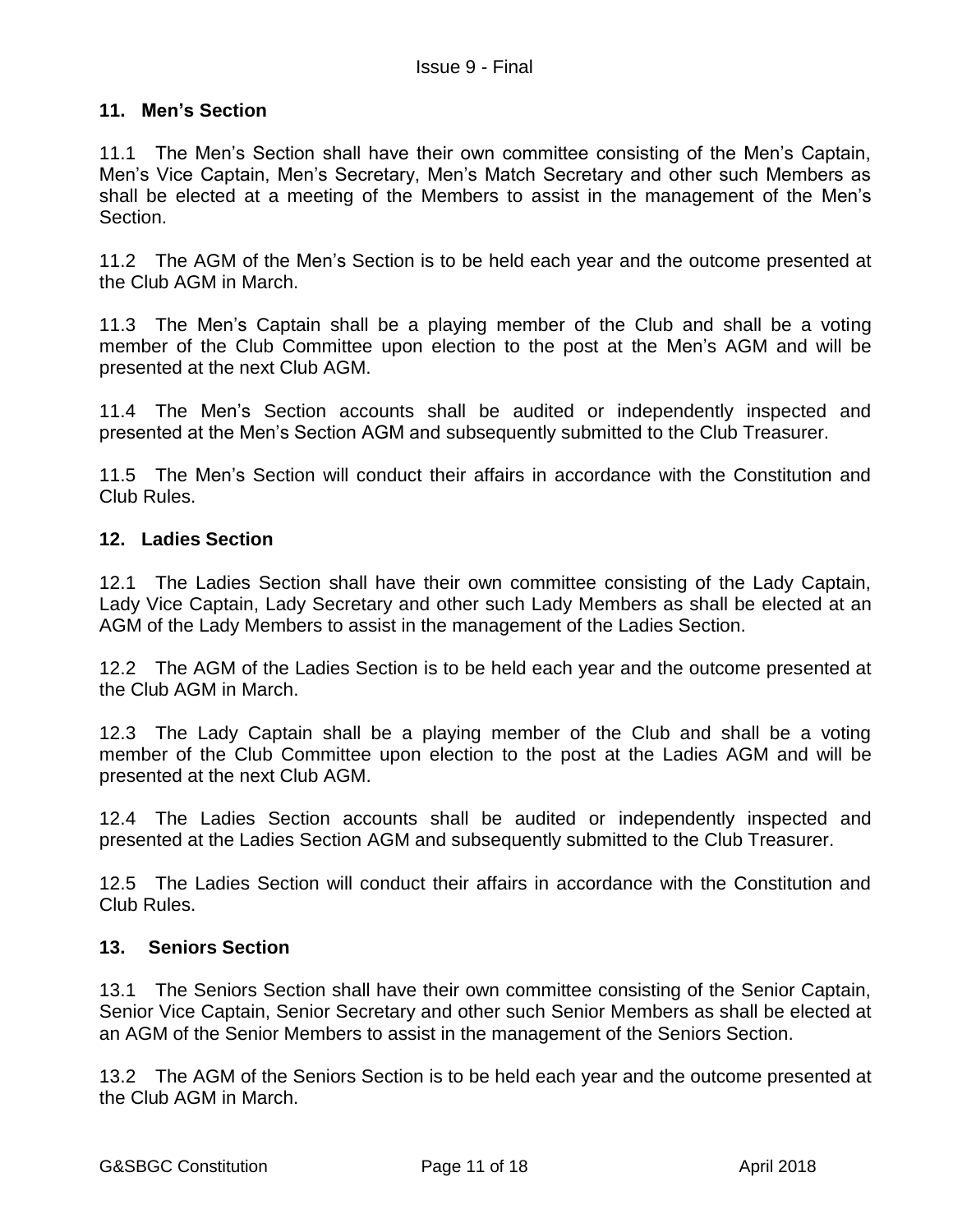13.3 The Seniors Captain shall be a playing member of the Club and shall be a voting member of the Club Committee upon election to the post at the Seniors AGM and will be presented at the next Club AGM.

13.4 The Seniors Section accounts shall be audited or independently inspected and presented at the Seniors Section AGM and subsequently submitted to the Club Treasurer.

13.5 The Seniors Section will conduct their affairs in accordance with the Constitution and Club Rules.

## **14. Juniors Section**

14.1 The Juniors Section shall have their own committee consisting of the Club's Junior Secretary, Junior Captain and other members as co-opted by the committee.

14.2 The AGM of the Juniors section will be held within one month of the start of the Club year.

14.3 The Club's Junior Secretary shall be a playing member of the Club and shall be a voting member of the Club committee upon election to the post at the Club's AGM.

14.4 The Juniors section accounts shall be audited or independently inspected and presented at the Juniors AGM and subsequently submitted to the Club Treasurer.

14.5 The Juniors Section will conduct their affairs in accordance with the Constitution and Club Rules.

#### **15. Club Welfare Officer**

15.1 The Club Welfare Officer is appointed by the Officers of the Club, this person will be suitably trained and ensure that the club follows the Safeguarding Children policy. The Club Welfare Officer will raise any issues directly to the Officers of the Club.

## **16. Clubs Annual General Meeting (AGM)/Extraordinary General Meeting (EGM)**

16.1 The Clubs AGM shall be held on the third Wednesday of March each year.

16.2 Any items to be considered for inclusion on the AGM agenda must be submitted in writing to the Club Committee at least 10 days prior to the date of the AGM. For Constitution changes see paragraph 16.6.

16.3 At least 21 days notice shall be given to all voting members of the date of the intended AGM by display on the Club notice board and other chosen medium from time to time.

16.4 The Club Committee or a voting member who applies in writing and who is supported by at least 25 voting members may call for an Extraordinary General Meeting (EGM) which shall have the same standing as if it were an AGM.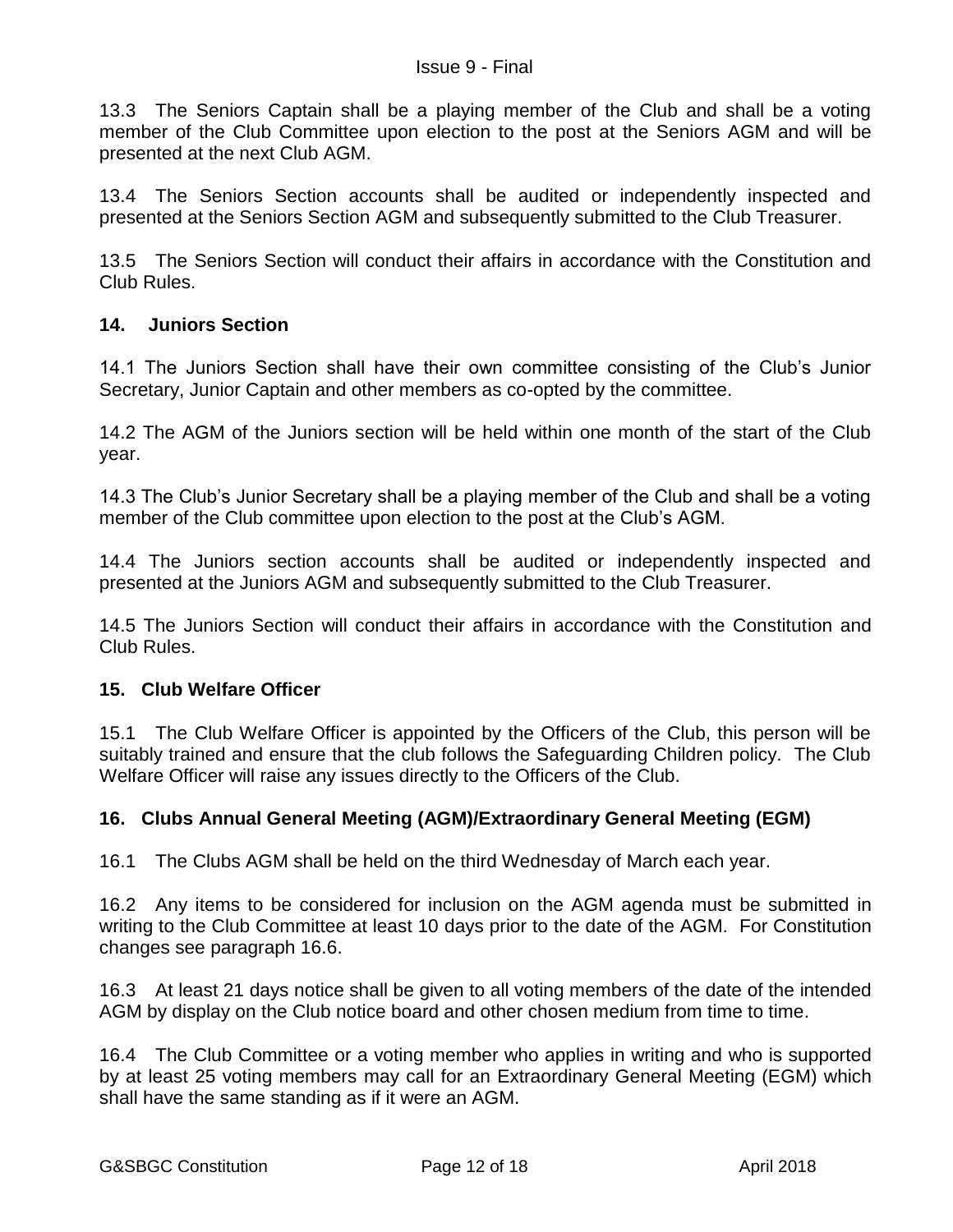16.5 The EGM will be held within 30 days of the initial notification of the request. 25 voting members at an EGM shall constitute a quorum.

16.6 No change to the Constitution of the Club shall be made save by a majority of 2/3 of the voting members present and voting at an AGM or EGM. Note: any legal requirements/changes to the constitution will be presented to the AGM/EGM and will not need to be voted on. Details of any proposed changes being set out in the notice calling for the AGM/EGM and being displayed on the Club notice board as set out in paragraph 16.3.

16.7 Only voting members shall be entitled to vote on any resolution at any AGM/EGM. Proxy voting is not permitted. Members attending any AGM/EGM will sign in and their entitlement to vote is verified by entry on the Club list of Members.

# **17. Right to Vote**

Voting Members are those Members who are 18 years of age and over paying a playing Membership subscription. All other grades of Membership as per paragraphs 8.2.6, 8.2.7 and 8.2.11 shall not be entitled to voting rights.

## **18. Club Finances**

18.1 The financial year of the Club shall end on the last calendar day of January each year.

18.2 Management of the Club Finances may be delegated to a Finance Sub-Committee, chaired by the Club Treasurer, consisting of not less than 5 Members, proposed and approved by the Club Committee. This Sub-Committee will meet not less than 6 times a year to formulate, review and update the Club's Business Plan plus provide regular reports to the Club Committee on the financial status of the Club.

18.3 All surplus income or profits are to be reinvested in the club. No surpluses or assets will be distributed to members or third parties.

18.4 If at any time the Club at AGM/EGM passes a resolution authorising the Club Committee to borrow money, the Club Committee may borrow the amount of money upon such terms and security (if any) and in such manner as the Club Committee shall from time to time decide.

18.5 The committee has the approval of the members to agree and finance any capital project up to the value of £25,000, to allow the continual running and improvements of the course and clubhouse. Any capital expenditure project over this amount will require an AGM or EGM for the members' approval.

## **19. Auditing of Accounts**

19.1 A professional accountant shall be appointed at the discretion of the Club Committee to audit or independently inspect the accounts of the Club. The Auditors report plus any accompanying advice and letters to the Club Captain will be retained in the Club records and made available to the Club members at the AGM.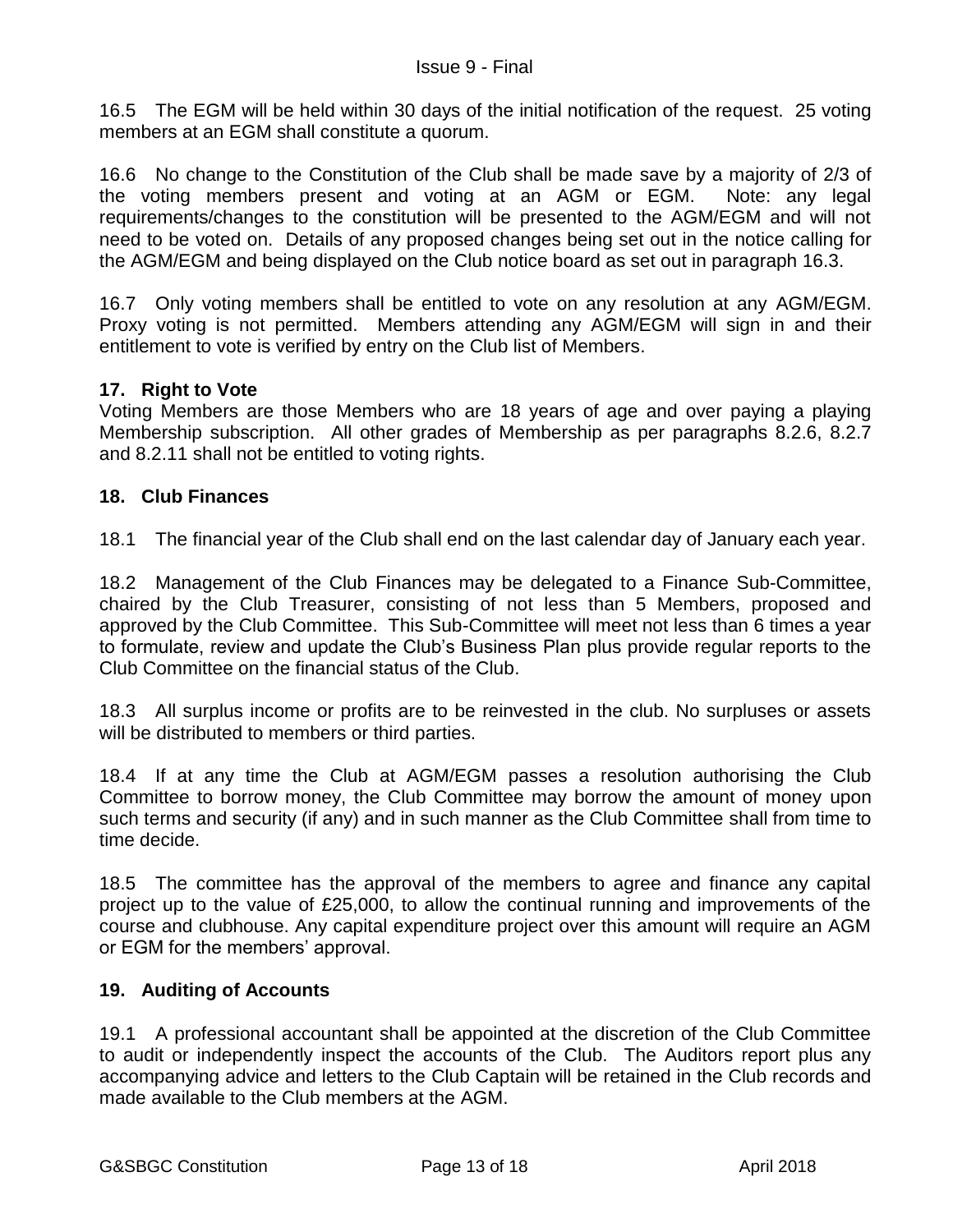19.2 These certified accounts shall be displayed for not less than 10 days before the AGM and submitted to members at the AGM.

## **20. Legal Advice**

A qualified solicitor shall be engaged at the discretion of the Club Committee whenever professional legal advice is required.

#### **21. Data Protection**

A register of names, addresses and contact details of members will be held on the Club premises and maintained by the Officers of the Club (Data Protection Officer). For the purposes of the Data Protection Act, members consent to the Club obtaining personal data which shall remain secure and other than for Club purposes shall not be disclosed to any other persons outside the Club without the member's written consent.

#### **22. Disciplinary Measures**

22.1 Every member of the Club impliedly undertakes to comply with the Constitution and Rules of the Club.

22.2 A member of the Club whether on the course or inside or outside the Club premises (including the car park) or representing the Club at other venues who acts in a manner injurious to individuals, property or the character or interests of the Club may, be suspended or expelled from membership of the Club.

22.3 The member shall be advised beforehand of the circumstances concerned and shall be allowed to offer an explanation verbally or in writing to the Officers of the Club within 7 days of being advised.

22.4 The Officers of the Club shall convene a Panel consisting of not more than 3 Club Committee Members where the matter will be heard. The member shall be invited to attend and present to the Panel a verbal account or may submit this in writing. The Member has the right to be accompanied by a person of their choice. The Member will be asked to leave the meeting whilst the panel review the matter and make a decision. The Member will then be told of the decision.

22.5 A simple majority of the Panel present at the hearing is sufficient for a decision. This decision will be reported to the Club Committee.

22.6 The Panel shall decide on expulsion from the Club of a member or suspension from use of Club facilities or playing rights depending on the nature of the offence.

22.7 A member has the right to appeal against any decision to expel or suspend by written notice to the Officers of the Club not later than 7 days after notification by the Club Committee of the decision of the Panel.

22.8 An appeal Panel will be convened consisting of not more than 3 Club Committee Members, who will be different from the original Panel, where the matter will be heard. The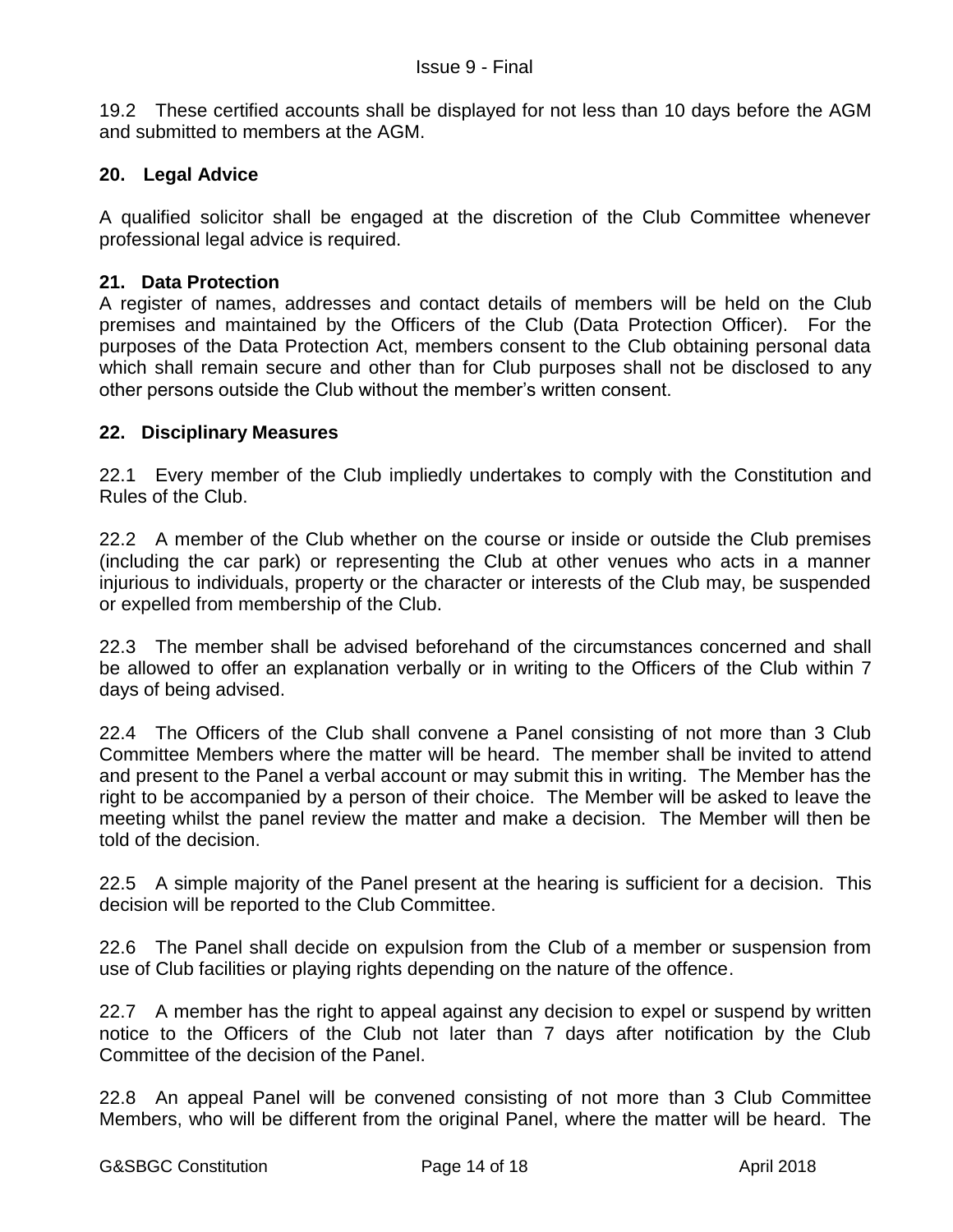Member shall be invited to attend and has the right to be accompanied by a person of their choice. The Member will be asked to leave the meeting whilst the panel review the matter and make a decision. The Member will then be told of the decision.

A simple majority of the Panel present at the hearing is sufficient for a decision. The decision shall be reported to the Club Committee.

22.9 Upon suspension, a person shall, depending on the nature of the offence, forfeit all rights to Club facilities or playing rights commencing and ending on the dates specified by the Club Committee. The member shall not be admitted to the Club premises as a guest or otherwise.

22.10 The Club Committee will decide on whether to pro-rata repayment of subscriptions depending on the circumstances.

## **23. Liability for Damage**

Any member shall be personally liable for any cost incurred due to damage or breakage of Club property whether caused by the member or their guest(s). Liability for genuine accidental cause as verified by the Club Committee may be accepted.

## **24. Resignation/Suspension**

24.1 Any notice of resignation from the Club should be notified in writing to the Club Captain giving at least one calendar months notice prior to the end of the member's subscription year otherwise the member may be liable for the following year's subscription.

24.2 Any Member may request suspension of their playing membership by submitting reasons in writing to the Club Captain who will present the request to the next Club Committee meeting. Each request will be reviewed and the Member will be advised of the Committee's decision. The suspension will continue until the end of the current subscription year (31st March). If the Member so wishes they may apply to extend the suspension further. During the period of suspension the Member will be afforded the same privileges as for social members.

24.2 Reimbursement may be considered during a subscription year if a member relocates, has a valid medical reason or suffers a material change in financial circumstances. Under these circumstances the Club Committee shall make the decision to accept or refuse the resignation with thought to reimbursement.

## **25. Complaints**

25.1 Members are required to formally write in with any significant complaints that they wish to bring to the attention of the Club Committee. Complaints once received will be acknowledged within 10 working days by the Club Committee.

25.2 Complaints shall be dealt with in such manner as the Club Committee shall from time to time decide.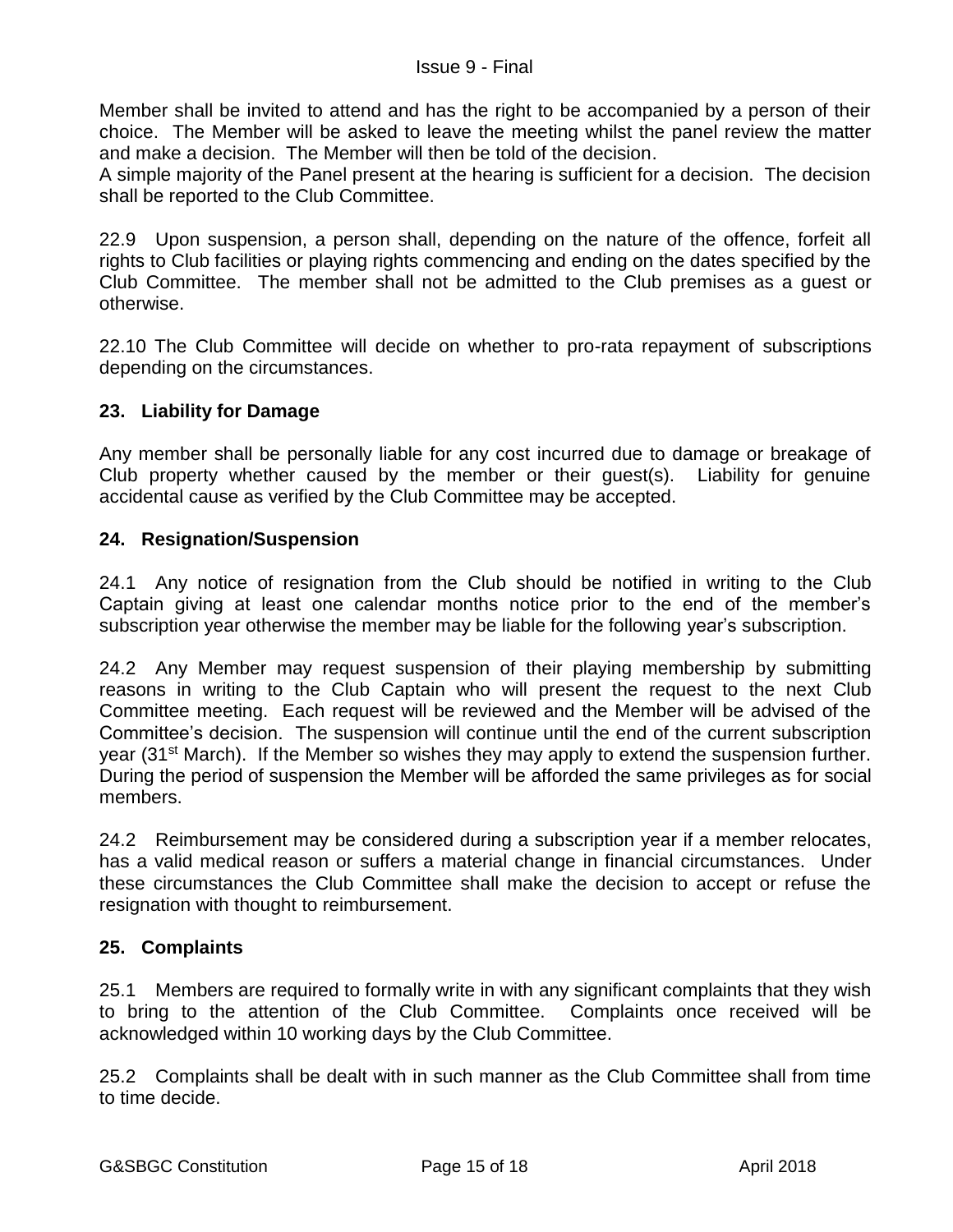25.3 A suggestion book is available in the bar area of the Club which allows Members to raise minor complaints or suggestions that may be answered by the Club Captain or relevant Club Committee Member. The book will be checked weekly and answers supplied in the said book as soon as possible after the next Committee meeting.

# **26. Consumption of Alcohol**

26.1 The hours during which intoxicating liquor may be served shall be in accordance with the licensing laws as stipulated in the Licensing Act 1964. The maximum permitted hours shall not be exceeded.

26.2 The daily permitted hours during which intoxicating liquor may be served shall be at the discretion of the Club Committee.

26.3 Bar opening hours shall be displayed on the Club premises.

26.4 The following category of persons shall be entitled to admission to the Club premises and to purchase intoxicating liquor for consumption on the premises: (Confirmation by the Licensing Authority will be required.)

- 26.4.1 Club members
- 26.4.2 Members of other recognised golf Clubs
- 26.4.3 Temporary members (Green fees)
- 26.4.4 Members of visiting Club or team officially invited
- 26.4.5 Persons invited to the Club by the Club
- 26.4.6 Club caddies and Club employees
- 26.4.7 Invited guests and visitors
- 26.4.8 Visitors forming part of an official hired private function

26.5 No person under the age of 18 is permitted to purchase or consume intoxicating liquor on the premises.

26.6 Other persons are not permitted to purchase intoxicating liquor for consumption by under 18 year olds.

26.7 All guests or visitors upon entering the premises will be required to sign the visitor's book.

26.8 Organisers of private functions to be held on the premises are required to supply a list of guests to the Officers of the Club as part of the approval procedure to hold the event.

## **27. Managing Trustees**

27.1 The Club Committee constitutes the Managing Trustees of the Club.

27.2 They shall be responsible for the day to day business of the Club and as such shall be collectively and individually responsible for any contractual and other obligation entered into on behalf of the Club.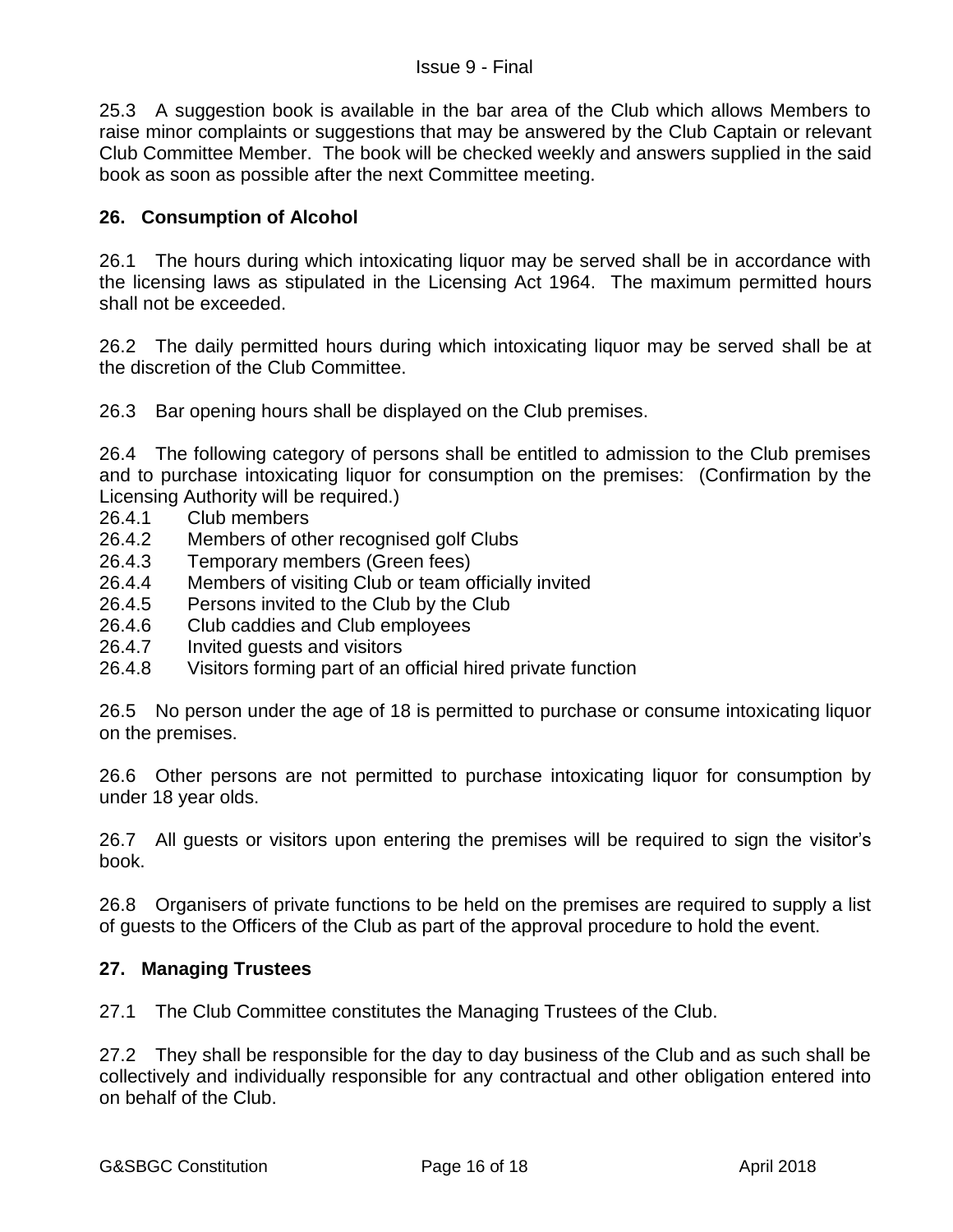27.3 They must ensure that they exercise their duties carefully and in a way that fully reflects the ability of the Club to meet liabilities they agree on behalf of the Club so that finances of the Club are not overreached by those decisions.

27.4 The Club shall maintain comprehensive insurance to cover claims against Public Liability, Employee Liability and other risks as the Club Committee deem necessary. An annual review of insurance requirements is to be carried out by the Club Committee.

27.5 It should be noted that as Members of a private members club **all Members** (except Honorary Members) are ultimately liable for any outstanding individual debts incurred by the Club.

# **28. Holding Trustees**

28.1 Holding Trustees shall be proposed by the Club Committee and formally elected by a 2/3 majority at the AGM.

28.2 They shall hold office until resignation or otherwise unless removed by a resolution of the membership at an AGM.

28.3 There shall be a minimum of 2 and a maximum of 4 Holding Trustees.

28.4 The Holding Trustees hold the leases of the Club on behalf of the members and are responsible for complying with all reasonable instructions from the Club, as in AGM/EGM directs, subject to being indemnified out of the Clubs assets against any liability they incur in doing so.

28.5 The Holding Trustees may at the request of the Club Committee make any disposition of the Club property or any part of it and enter into any agreement in relation to the Club property as the Club Committee thinks proper or as the Club in AGM/EGM directs subject to the provision of the indemnity referred to in paragraph 28.4.

## **29. Dress Code**

It is the responsibility of ALL Members to enforce the Dress Code. Relaxation of the applied standard of dress for special occasions is the prerogative of the Club Captain.

## **On the Course:**

Shirts are to have collars and sleeves (except for Ladies) Shirts are to be tucked in at the waist Ladies tops may be sleeveless Tailored shorts are permitted For guidance shorts/skirts should be knee length Predominantly white socks when wearing shorts/skirts Proper golf shoes and socks Golf trousers are **not** to be tucked into socks unless waterproof trousers are also worn Peaked/baseball caps must be worn the correct way round (with the peak at the front) No denim jeans, track suits, leisure suits, trainers are to be worn.